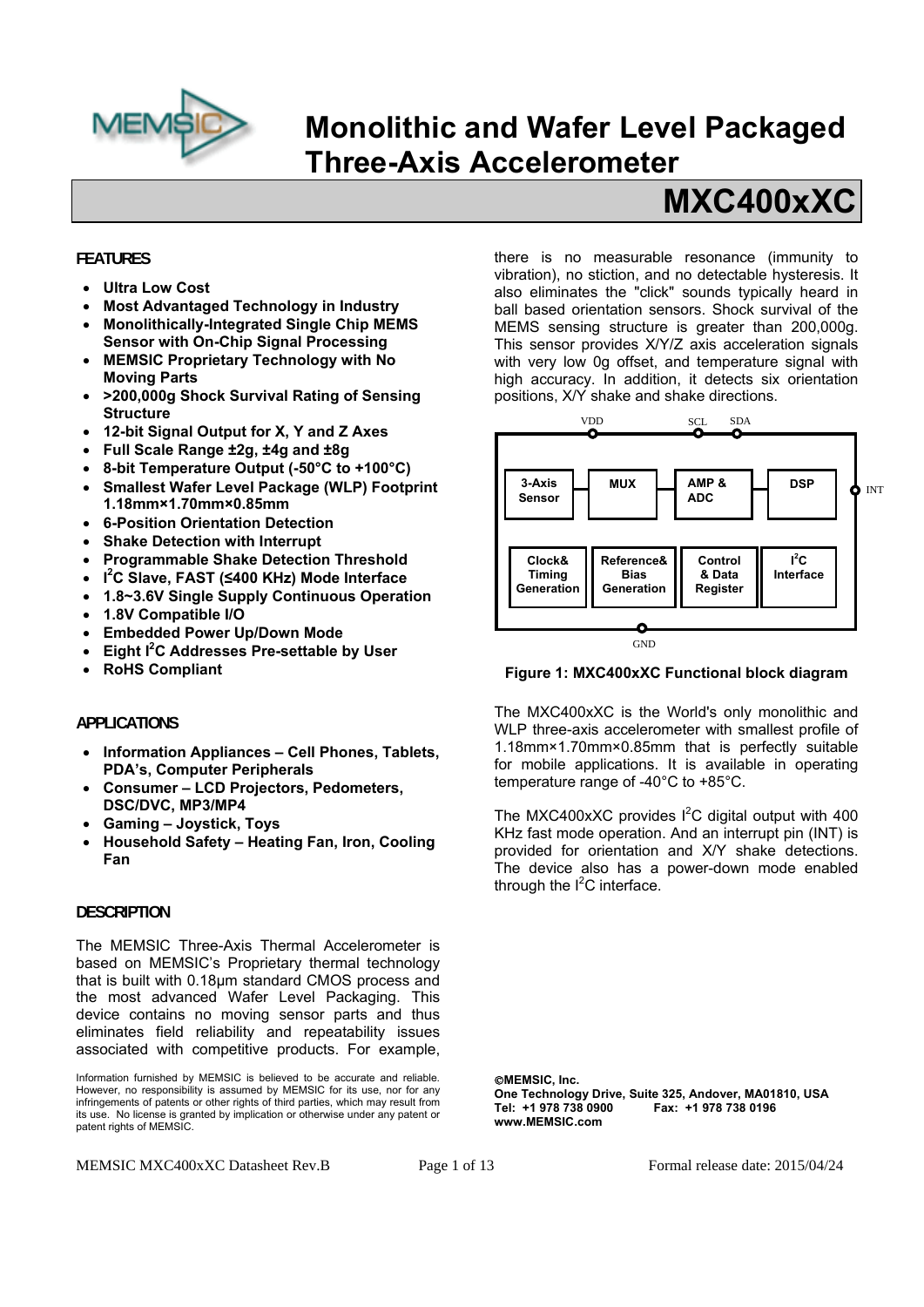SPECIFICATIONS (Measurements @ 25°C, ±2g full scale range, acceleration = 0 g unless otherwise noted; VDD=1.8V unless otherwise specified)

| <b>PARAMETER</b>                     | <b>Conditions</b>      | <b>MIN</b> | <b>TYP</b> | <b>MAX</b> | <b>UNITS</b> |
|--------------------------------------|------------------------|------------|------------|------------|--------------|
|                                      | $FSR[1:0]$ set to 0    | $-2$       |            | $+2$       |              |
| Full Scale Ranges (FSR) <sup>1</sup> | FSR[1:0] set to 1      | $-4$       |            | $+4$       | g            |
|                                      | FSR[1:0] set to 2      | -8         |            | $+8$       |              |
| Nonlinearity                         | Best fit straight line |            | ±0.5       |            | % FSR        |
| Alignment Error <sup>2</sup>         |                        |            |            | ±0.01      | degree       |
| Cross Axis Sensitivity <sup>3</sup>  |                        |            | ±2.0       |            | $\%$         |
|                                      | $±2g$ FSR              |            | 1024       |            |              |
| Sensitivity                          | $±4g$ FSR              |            | 512        |            | LSB/g        |
|                                      | $\pm 8$ g FSR          |            | 256        |            |              |
| Sensitivity Accuracy                 |                        |            | ±2         |            | $\%$         |
| Sensitivity TC <sup>4</sup>          | $\Delta$ from 25°C     |            | ±0.1       |            | $\%$ /°C     |
| Zero $g$ Offset Bias Level $^4$      |                        |            | ±80        |            | mg           |
| Zero $g$ Offset TC <sup>4</sup>      | $\Delta$ from 25°C     |            | ±0.8       |            | mg/°C        |
| Frequency Response                   | @-3dB                  |            | 10         |            | <b>Hz</b>    |
| Output Data Rates (ODR)              |                        |            | 100        |            | <b>Hz</b>    |
| Operating Voltage (VDD)              |                        | 1.62       | 1.8        | 3.6        | $\vee$       |
| Operating Voltage Rise Time          |                        |            |            | 8          | mS           |
| $1^2C$ Bus Voltage (VIO)             |                        | 1.2        |            | <b>VDD</b> | $\vee$       |
| Temperature Sensor Sensitivity       |                        |            | 0.586      |            | °C/LSB       |
| Temperature Sensor Offset            |                        |            | 0          |            | <b>LSB</b>   |
| <b>Supply Current</b>                |                        |            | 1.6        |            | mA           |
| Power Down Current                   |                        |            | 0.8        | 1.0        | μA           |
| <b>Operating Temperature Range</b>   |                        | $-40$      |            | $+85$      | $^{\circ}C$  |

#### **Table 1: Parameter specification**

Note:<sup>1</sup>: Guaranteed by measurement of initial offset and sensitivity<br><sup>2</sup>: Alignment error is specified as the angle between the true and indicated axis of sensitivity<br><sup>3</sup>: Relative contribution between any two of the thre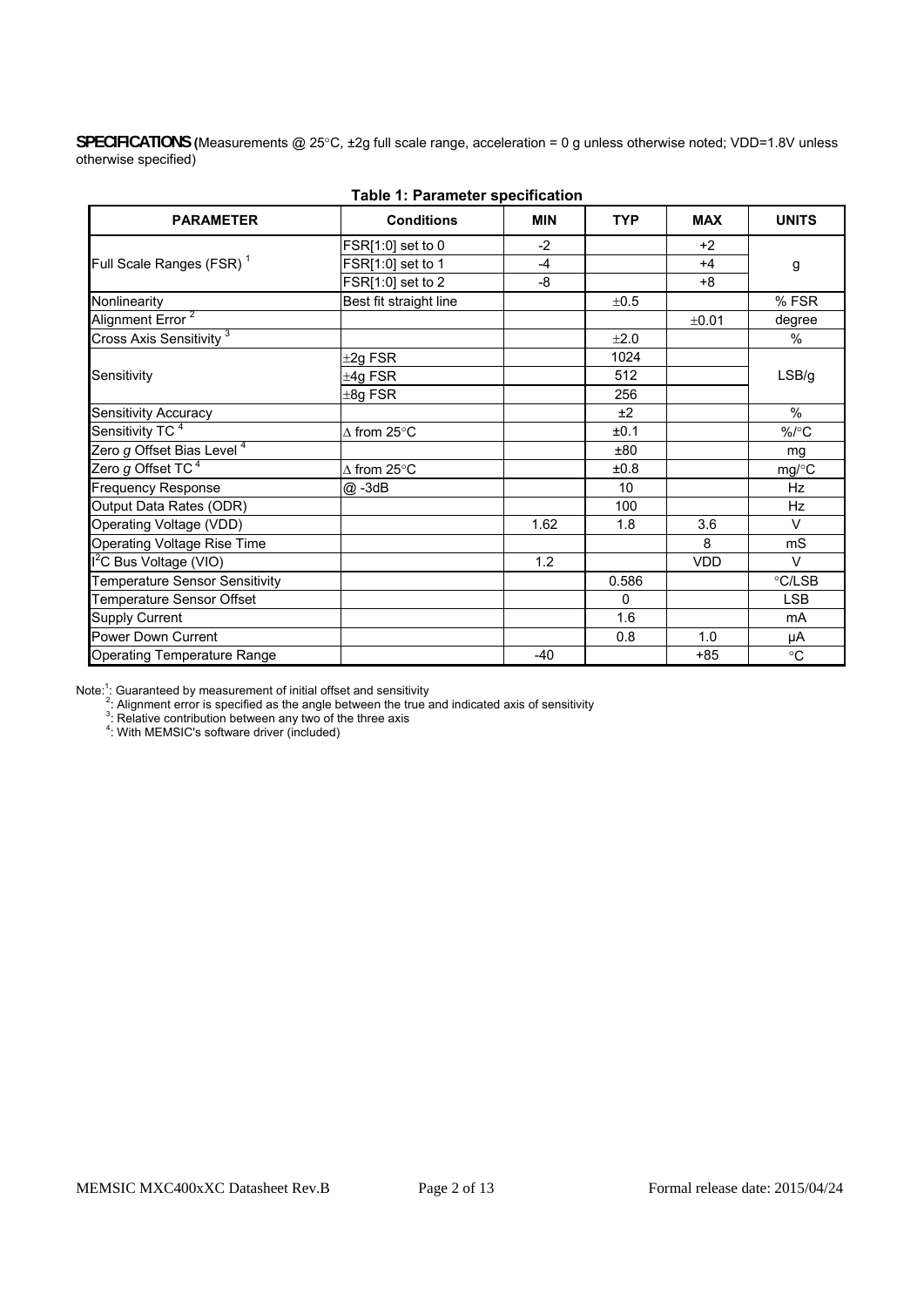#### **ABSOLUTE MAXIMUM RATINGS\***

| Supply Voltage (VDD) | $-0.5$ V to $+5.0V$                   |
|----------------------|---------------------------------------|
| Storage Temperature  | -40 $^{\circ}$ C to +150 $^{\circ}$ C |
| Acceleration         | 200,000g                              |
| ESD.                 | 2kV (HBM)                             |

\*Stresses above those listed under Absolute Maximum Ratings may cause permanent damage to the device. This is a stress rating only; the functional operation of the device at these or any other conditions above those indicated in the operational sections of this specification is not implied. Exposure to absolute maximum rating conditions for extended periods may affect device reliability.

#### **ORDERING GUIDE**

#### **MXC400xXC**

|                          | Package type:                     |                         |                                          |        |  |  |  |  |  |  |
|--------------------------|-----------------------------------|-------------------------|------------------------------------------|--------|--|--|--|--|--|--|
|                          | Code                              | Type                    |                                          |        |  |  |  |  |  |  |
|                          | C                                 |                         | <b>Wafer Level Chip</b><br>Scale Package |        |  |  |  |  |  |  |
|                          | Performance Grade:                |                         |                                          |        |  |  |  |  |  |  |
|                          | Code<br><b>Resolution</b><br>Temp |                         |                                          |        |  |  |  |  |  |  |
|                          | x                                 | $-40 \sim 85^{\circ}$ C |                                          | 12-bit |  |  |  |  |  |  |
| Address code: $0 \sim 7$ |                                   |                         |                                          |        |  |  |  |  |  |  |
|                          |                                   |                         | Number 7-bit I <sup>2</sup> C Address    |        |  |  |  |  |  |  |
|                          | 0                                 |                         | 10H                                      |        |  |  |  |  |  |  |
|                          | 1                                 |                         | 11H                                      |        |  |  |  |  |  |  |
|                          | 2                                 |                         | 12H                                      |        |  |  |  |  |  |  |
|                          | 3                                 |                         | 13H                                      |        |  |  |  |  |  |  |
|                          | 4                                 | 14H                     |                                          |        |  |  |  |  |  |  |
|                          | 5                                 | 15H                     |                                          |        |  |  |  |  |  |  |
|                          | 6                                 |                         | 16H                                      |        |  |  |  |  |  |  |
|                          |                                   |                         | 17H                                      |        |  |  |  |  |  |  |

**Figure 2: Ordering guide**  \* Parts are shipped in tape and reel packaging.

#### **PIN DESCRIPTION: WLP PACKAGE**

|     | <b>Table 2: Pin description</b> |                                            |            |  |  |  |  |  |
|-----|---------------------------------|--------------------------------------------|------------|--|--|--|--|--|
| Pin | <b>Name</b>                     | <b>Description</b>                         | <b>I/O</b> |  |  |  |  |  |
| 1   | <b>SCL</b>                      | Serial Clock Line for I <sup>2</sup> C bus |            |  |  |  |  |  |
| 2   | <b>NC</b>                       | No Connection                              |            |  |  |  |  |  |
| 3   | <b>GND</b>                      | Connected to Ground                        |            |  |  |  |  |  |
| 4   | <b>INT</b>                      | Interrupt Output                           |            |  |  |  |  |  |
| 5   | <b>SDA</b>                      | Serial Data Line for I <sup>2</sup> C bus  | l/O        |  |  |  |  |  |
| 6   |                                 | 1.62 V to 3.6 V                            |            |  |  |  |  |  |

**Caution:** Electro Static Discharge (ESD) sensitive device.

#### **PACKAGE ILLUSTRATION**





 Bottom View **Figure 3: Package illustration** 

#### **THEORY OF OPERATION**

This device is a complete three-axis acceleration measurement system fabricated on a monolithic CMOS process. The device operation is based on MEMSIC's proprietary sensor design gas convection.

A heat source, surrounded by thermopiles in the silicon chip, is suspended across a cavity. This heat source creates a field of heated gas around it, commonly referred as hot air bubble. The thermopiles capable of detecting changes in the temperature field around the heater. Applied acceleration disturbs the temperature profile. The temperature, and hence voltage output of thermopiles will then be different. The differential voltage at the thermopile outputs is directly proportional to the acceleration.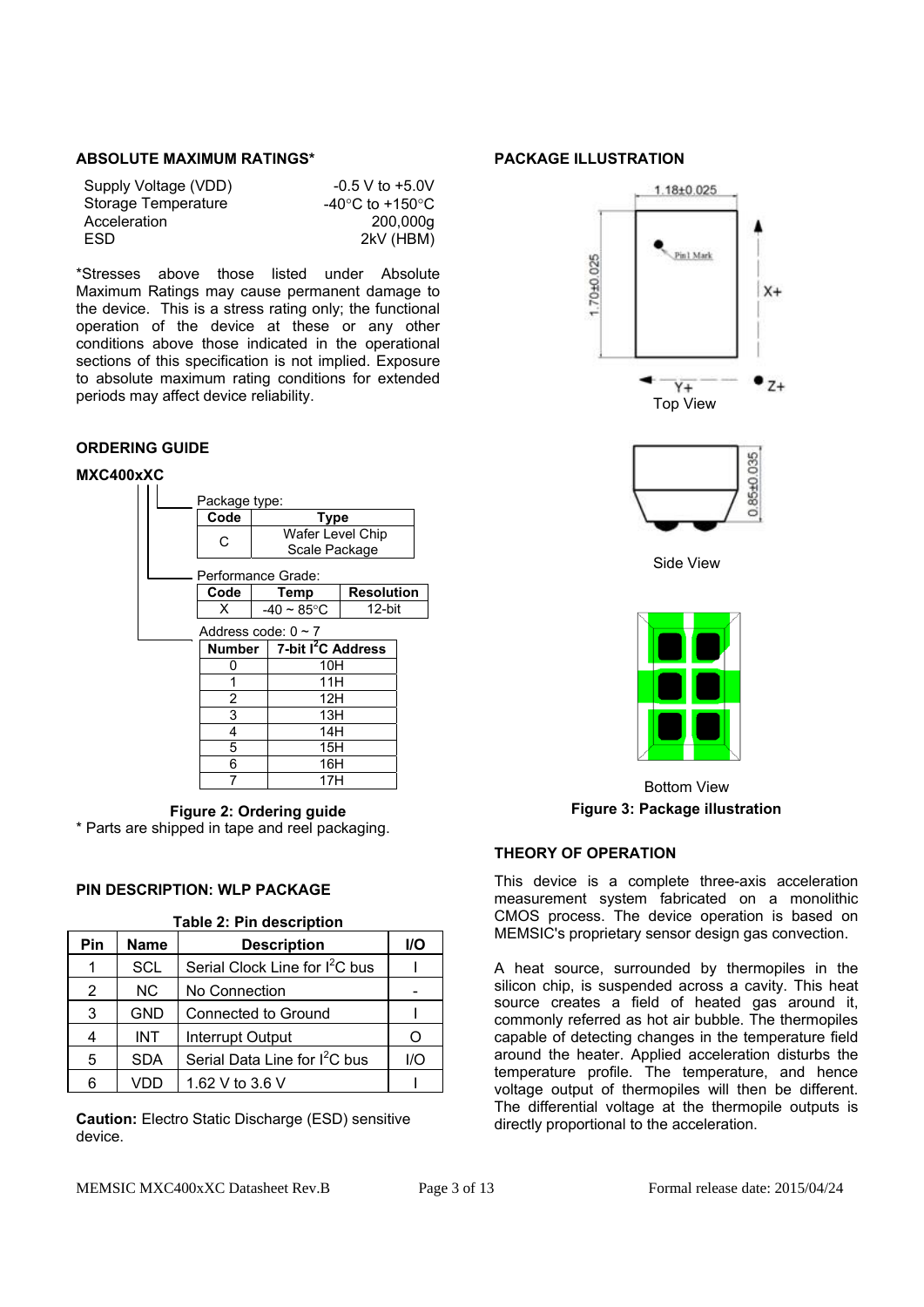A signal path on the MXC400xXC measures accelerations at three directions and temperature sequentially.

For more details visit the MEMSIC website at www.MEMSIC.com for a picture/graphic description of the free convection heat transfer principle.

#### **PIN DESCRIPTIONS**

**VDD** – Supply input for the circuits and the sensor heater in the accelerometer. The DC voltage should be between 1.62 and 3.6 volts.

**GND** – Accelerometer ground pin.

**NC** – Should be left open.

**INT** – Interrupt output. The logic level on this pin reflects the state of the INT bit in the STATUS register. INT is set when the orientation differs from the last orientation read by the processor or an X/Y shake event is detected. INT needs to be pulled up to VIO. INT output is active low, and is cleared upon register INT\_CLRx was written 1 by the  $I<sup>2</sup>C$  master. Refer to the description of user register 0x01 in the "MXC400xXC USER REGISTERS" section.

**VIO** –  $I^2C$  bus line.

 $SDA - I<sup>2</sup>C$  serial data line that operates in FAST mode.

 $SCL - I<sup>2</sup>C$  serial clock line that operates in FAST mode.

#### **HARDWARE DESIGN CONSIDERATION**

- 1. R1, R2, and R3 are pull-up resistors. The value can be determined by user according to the requirement of the host device; recommend using  $2.7$ Kohm.
- 2. If INT is not used, it can be kept disconnected.
- 3. It is necessary to keep VDD voltage clean for best noise performance; suggested to keep VDD noise ≤ 1mV RMS. A low-ESR bypass cap is required and recommended value is 1~4.7µF. It should be placed close to the device as much as possible.



**Figure 4: Connection diagram** 

#### **LAND PATTERN**

- 1. The device should be put into the center area of the PCB. Edge area is not recommended.
- 2. The device routing should be symmetric.
- 3. Solder mask defined PCB is preferred.
- 4. Recommended land pattern of PCB is shown in Figure 5 and recommended stencil opening size is shown in Figure 6.
- 5. MXC400xXC land pattern is compatible with the 2D version accelerometers MXC6255XC and MXC6225XC.
- 6. Thickness of stencil should be 0.08mm ~ 0.1mm.
- 7. For ultra-small packages such as the MXC400xXC, the bond pads and the amount of solder are relatively small. Therefore, strength of solder joints are not as high as compared with standard conventional SMT devices. For applications that require more robustness to mechanical shock (such as experienced in drop tests >1m), MEMSIC recommends the use of underfill material (e.g., Namics 1589-1, Henkel-UF3810, or equivalent).



**Figure 5: Recommended land pattern (unit: mm)**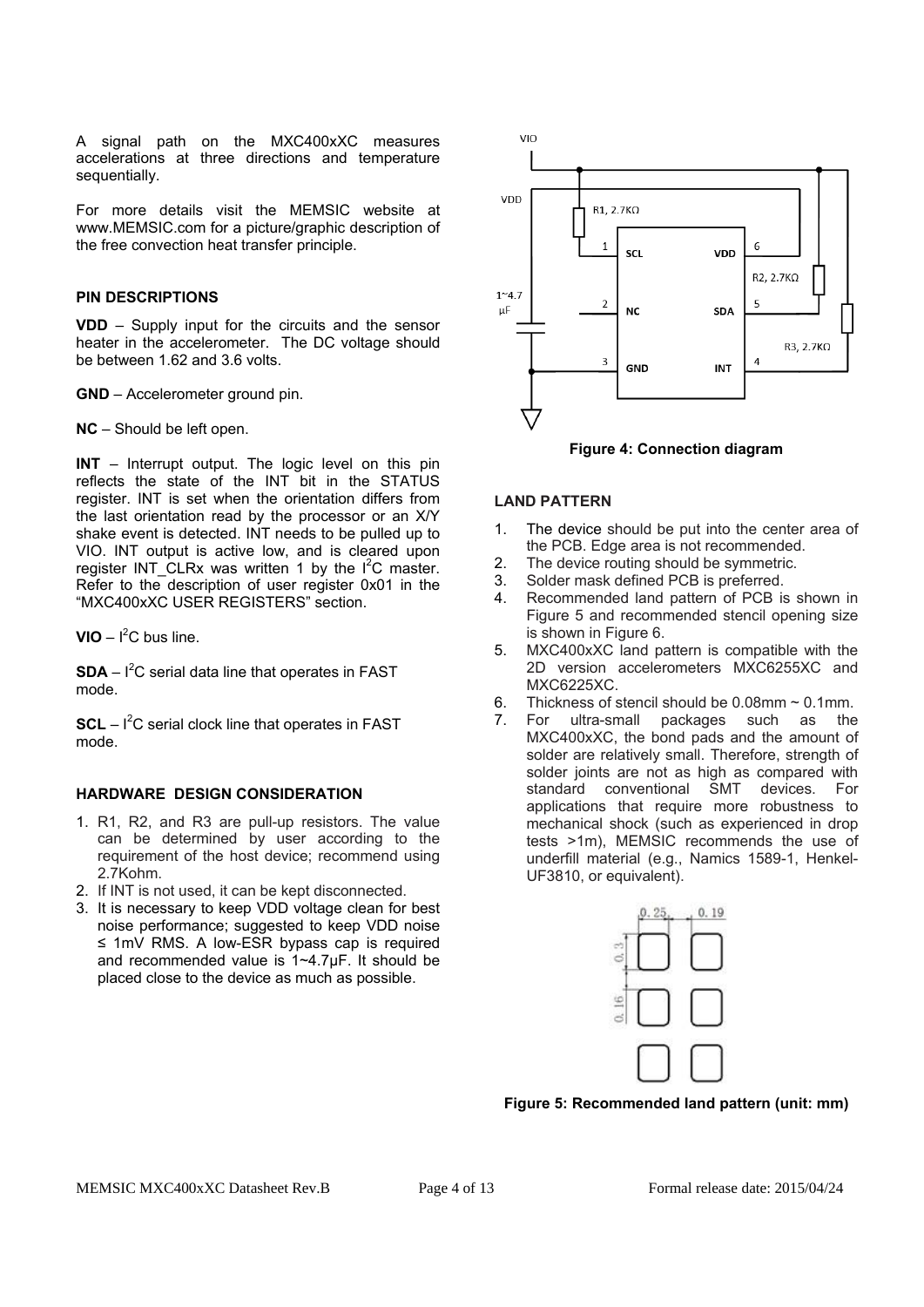

**Figure 6: Recommended stencil opening size (unit: mm)** 

#### **SOLDER REFLOW PROFILE**

- **1.** Reflow is limited by 2 times**.** Second reflow should be applied after device has cooled down to room temperature (25℃).
- 2. Recommended reflow profile for Pb free process is shown in Figure 7. The time duration of peak temperature (260℃) should be limited to 10 seconds.
- **3.** Type 4 solder paste is recommended for a better SMT quality.



**Figure 7: Recommended solder reflow profile** 

#### **MANUAL SOLDERING**

- **1.** When soldering/repairing MXC400xXC manually via solder iron or heater gun, the temperature on the device should not exceed 260℃ and the time should be limited to 10 seconds.
- **2.** Avoid bending or torqueing the PCB after the sensor is assembled.

#### **DIGITAL INTERFACE**

| <b>SYMBOL</b>              | <b>PARAMETER</b>                   | <b>CONDITIONS</b>                | <b>MIN</b>       | <b>MAX</b> | <b>UNITS</b> |
|----------------------------|------------------------------------|----------------------------------|------------------|------------|--------------|
| $V_{IL}$                   | Logic Input Low Level              |                                  |                  | $0.3*VIO$  |              |
| $V_{\text{IH}}$            | Logic Input High Level             |                                  | $0.7^*$ VIO      |            |              |
| $V_{\text{hys}}$           | <b>Hysteresis of Schmitt input</b> |                                  | 0.1              |            |              |
| $\mathsf{V}_{\mathsf{OL}}$ | Logic Output Low Level             |                                  |                  | $0.2*VIO$  |              |
| V <sub>он</sub>            | Logic Output High Level            |                                  | $0.8^{\ast}$ VIO |            |              |
|                            | Input Leakage Current              | $0.1V_{DD} < V_{in} < 0.9V_{DD}$ | $-10$            | 10         | μA           |

#### **Table 3: Digital interface, I/V**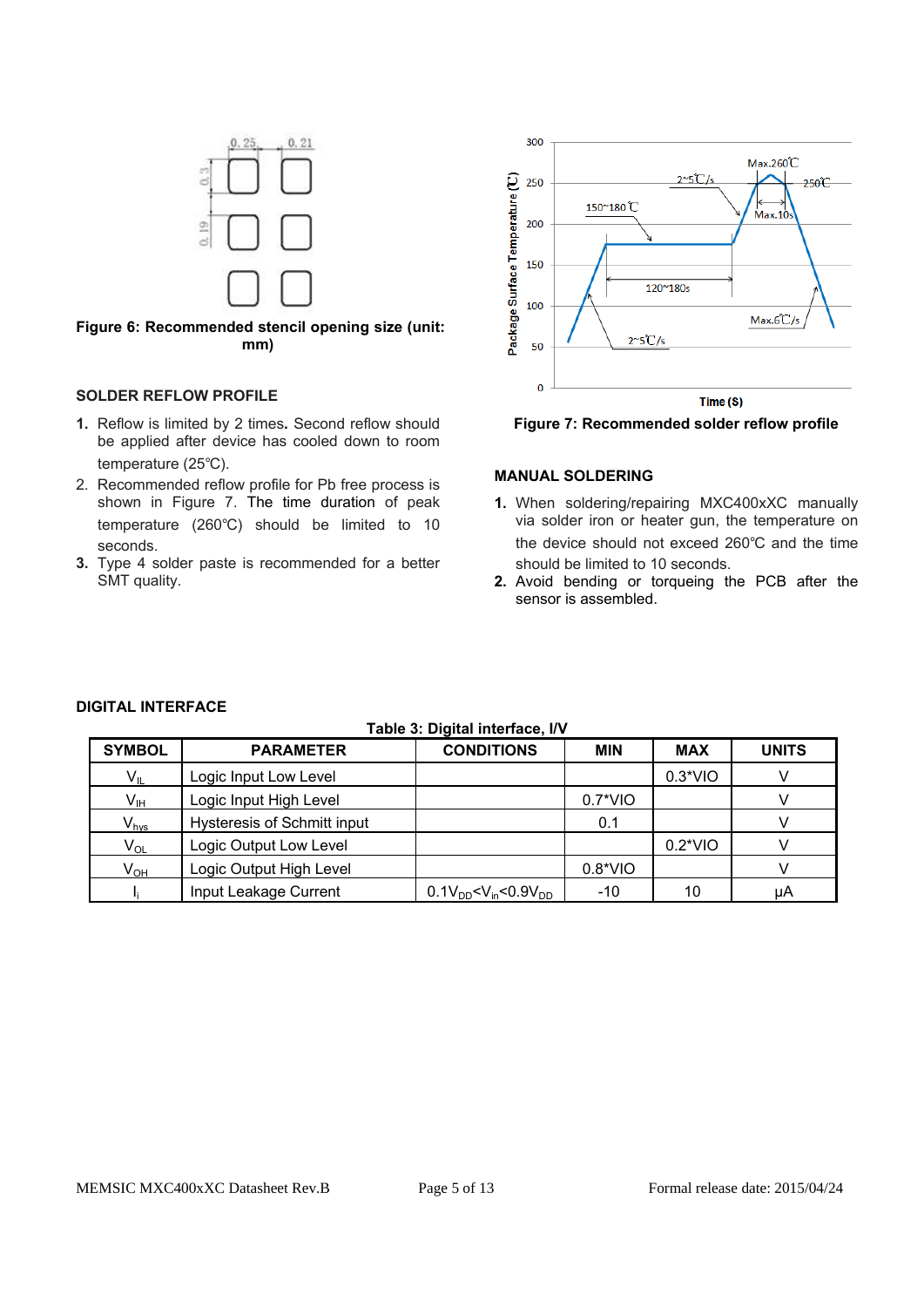| <b>SYMBOL</b>       | <b>PARAMETER</b>                               | <b>CONDITIONS</b>                       | <b>MIN</b> | <b>TYP</b> | <b>MAX</b> | <b>UNITS</b> |
|---------------------|------------------------------------------------|-----------------------------------------|------------|------------|------------|--------------|
| $f_{\rm SCL}$       | <b>SCL Clock Frequency</b>                     |                                         | 0          |            | 400        | <b>kHz</b>   |
| t <sub>HD;STA</sub> | <b>START Hold Time</b>                         |                                         | 0.6        |            |            | μS           |
| t <sub>SU;STA</sub> | <b>START Setup Time</b>                        |                                         | 0.6        |            |            | $\mu$ S      |
| $t_{LOW}$           | LOW period of SCL                              |                                         | 1.3        |            |            | μS           |
| $t_{HIGH}$          | HIGH period of SCL                             |                                         | 0.6        |            |            | $\mu$ S      |
| t <sub>HD;DAT</sub> | Data Hold Time                                 |                                         | 0          |            | 0.9        | μS           |
| $t_{\text{SU;DAT}}$ | Data Setup Time                                |                                         | 0.1        |            |            | μS           |
| t,                  | <b>Rise Time</b>                               | From $V_{II}$ to $V_{IH}$               |            |            | 0.3        | μS           |
| tŗ                  | Fall Time                                      | From $V_{\text{IH}}$ to $V_{\text{II}}$ |            |            | 0.3        | μS           |
| $t_{\text{BUF}}$    | <b>Bus Free Time Between STOP</b><br>and START |                                         | 1.3        |            |            | μS           |
| t <sub>su;sto</sub> | STOP Setup Time                                |                                         | 0.6        |            |            | μS           |





## **I 2 C INTERFACE DESCRIPTION**

A slave mode I<sup>2</sup>C interface, capable of operating in standard or fast mode, is implemented on the MXC400xXC. The interface uses a serial data line (SDA) and a serial clock line (SCL) to achieve bi-directional communication between master and slave devices. A master (typically a microprocessor) initiates all data transfers to and from the device, and generates the SCL clock that synchronizes the data transfer. The SDA pin on the MXC400xXC operates both as an input and an open drain output. Since the MXC400xXC only operates as a slave device, the SCL pin is always an input. There are external pull-up resistors on the  $I^2C$  bus lines. Devices that drive the  $I^2C$  bus lines do so through open-drain n-channel driver transistors, creating a wired NOR type arrangement.

Data on SDA is only allowed to change when SCL is low. A high to low transition on SDA when SCL is high is indicative of a START condition, whereas a low to high transition on SDA when SCL is high is indicative of a STOP condition**.** When the interface is not busy, both SCL and SDA are high. A data transmission is initiated by the master pulling SDA low while SCL is high, generating a START condition. The data transmission occurs serially in 8 bit bytes, with the MSB transmitted first. During each byte of transmitted data, the master will generate 9 clock pulses. The first 8 clock pulses are used to clock the data, the 9<sup>th</sup> clock pulse is for the acknowledge bit. After the 8 bits of data are clocked in, the transmitting device releases SDA, and the receiving device pulls it down so that it is stable low during the entire  $9<sup>th</sup>$  clock pulse. By doing this, the receiving device "acknowledges" that it has received the transmitted byte. If the slave receiver does not generate an acknowledge, then the master device can generate a STOP condition and abort the transfer. If the master is the receiver in a data transfer, then it must signal the end of data to the slave by not generating an acknowledge on the last byte that was clocked out of the slave. The slave must release SDA to allow the master to generate a STOP or repeated START condition.

The master initiates a data transfer by generating a START condition. After a data transmission is complete, the master may terminate the data transfer by generating a STOP condition. The bus is considered to be free again a certain time after the STOP condition. Alternatively, the master can keep the bus busy by generating a repeated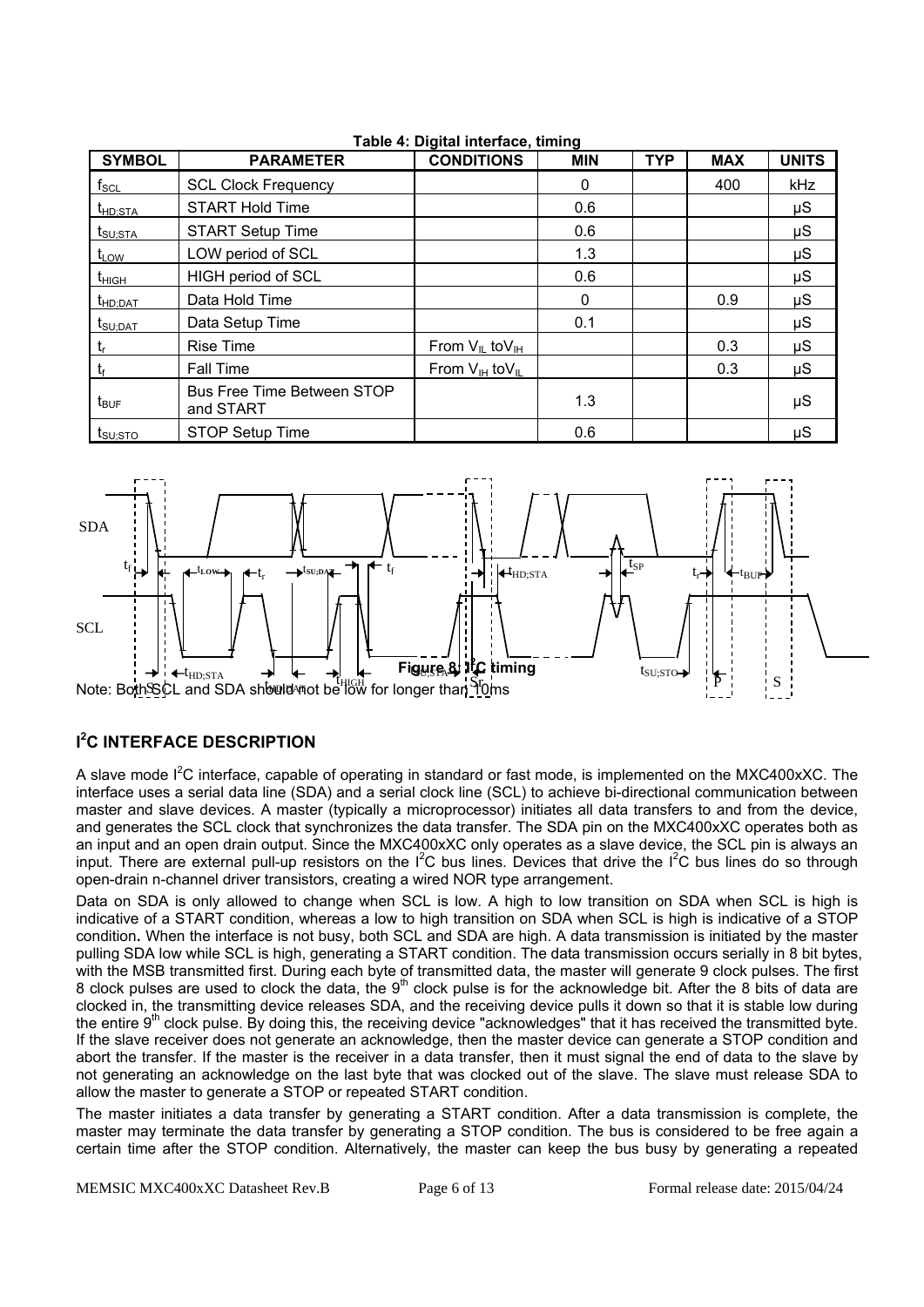START condition instead of a STOP condition. This repeated START condition is functionally identical to a START condition that follows a STOP. Each device that sits on the  $I^2C$  bus has a unique 7-bit address.

The first byte transmitted by the master following a START is used to address the slave device. The first 7 bits contain the address of the slave device, and the 8th bit is the R/W\* bit (read = 1, write = 0; the asterisk indicates active low, and is used instead of a bar). If the transmitted address matches up to that of the MXC400xXC, then the MXC400xXC will acknowledge receipt of the address, and prepare to receive or send data.

If the master is writing to the MXC400xXC, then the next byte that the MXC400xXC receives, following the address byte, is loaded into the address counter internal to the MXC400xXC. The contents of the address counter indicate which register on the MXC400xXC is being accessed. If the master now wants to write data to the MXC400xXC, it just continues to send 8-bit bytes. Each byte of data is latched into the register on the MXC400xXC that the address counter points to. The address counter is incremented after the transmission of each byte.

If the master wants to read data from the MXC400xXC, it first needs to write the address of the register it wants to begin reading data from to the MXC400xXC address counter. It does this by generating a START, followed by the address byte containing the MXC400xXC address, with R/W\* = 0. The next transmitted byte is then loaded into the MXC400xXC address counter. Then, the master repeats the START condition and re-transmits the MXC400xXC address, but this time with the R/W\* bit set to 1. During the next transmission period, a byte of data from the MXC400xXC register that is addressed by the contents of the address counter will be transmitted from the MXC400xXC to the master. As in the case of the master writing to the MXC400xXC, the contents of the address counter will be incremented after the transmission of each byte. The protocol for multiple byte reads and writes between a master and a slave device is depicted as follows.

| ST | <b>DEVICE ADDRESS [6:0]</b> | W            | <b>REGISTER ADDRESS[7:0]</b>        |                 |    | DATA[7:0]                                          |    |    | DATA[7:0] | SP |
|----|-----------------------------|--------------|-------------------------------------|-----------------|----|----------------------------------------------------|----|----|-----------|----|
|    | <b>MASTER</b>               |              |                                     |                 |    |                                                    |    |    |           |    |
|    |                             |              |                                     |                 |    |                                                    |    |    |           |    |
|    |                             | AK           |                                     | <b>AK</b>       |    |                                                    | AK |    |           | AK |
|    | <b>SLAVE</b>                |              |                                     |                 |    |                                                    |    |    |           |    |
|    |                             |              | MULTIPLE BYTE WRITE                 |                 |    |                                                    |    |    |           |    |
|    |                             |              |                                     |                 |    |                                                    |    |    |           |    |
|    |                             |              |                                     |                 |    |                                                    |    |    |           |    |
| ST | <b>DEVICE ADDRESS [6:0]</b> | w            | <b>REGISTER ADDRESS[7:0]</b>        |                 | ST | <b>DEVICE ADDRESS [6:0]</b>                        | R  |    |           | ак |
|    | <b>MASTER</b>               |              |                                     |                 |    |                                                    |    |    |           |    |
|    |                             |              |                                     |                 |    |                                                    |    |    |           |    |
|    |                             | AK           |                                     | AK <sub>1</sub> |    |                                                    |    | AK | DATA[7:0] |    |
|    | <b>SLAVE</b>                |              |                                     |                 |    |                                                    |    |    |           |    |
|    |                             |              |                                     |                 |    |                                                    |    |    |           |    |
|    |                             | <b>HA</b> SP |                                     |                 |    | ST-START SP-STOP                                   |    |    |           |    |
|    | <b>MASTER</b>               |              |                                     |                 |    | AK-ACKNOWLEDGE NA-NOTACKNOWLEDGE<br>R-READ W-WRITE |    |    |           |    |
|    |                             |              |                                     |                 |    |                                                    |    |    |           |    |
|    |                             |              |                                     |                 |    |                                                    |    |    |           |    |
|    | DATA[7:0]                   |              |                                     |                 |    |                                                    |    |    |           |    |
|    | <b>SLAVE</b>                |              | <b>MULTIPLE BYTE READ</b>           |                 |    |                                                    |    |    |           |    |
|    |                             |              | Figure 9: I <sup>2</sup> C protocol |                 |    |                                                    |    |    |           |    |

MXC400xXC  $I<sup>2</sup>C$  interface allows  $I<sup>2</sup>C$  interface voltage VIO to be lower than the supply voltage VDD. VIO can be as low as 1.2 Volts. In order to achieve reliable operation avoid the situation when both SCL and SDA pins are low for longer than 10ms. Please contact MEMSIC if you plan on using  $I^2C$  interface voltage VIO greater than VDD. **MXC400xXC USER REGISTERS** 

MXC400xXC has 16 8-bit USER registers with addresses of  $0x00 \sim 0x0F$ .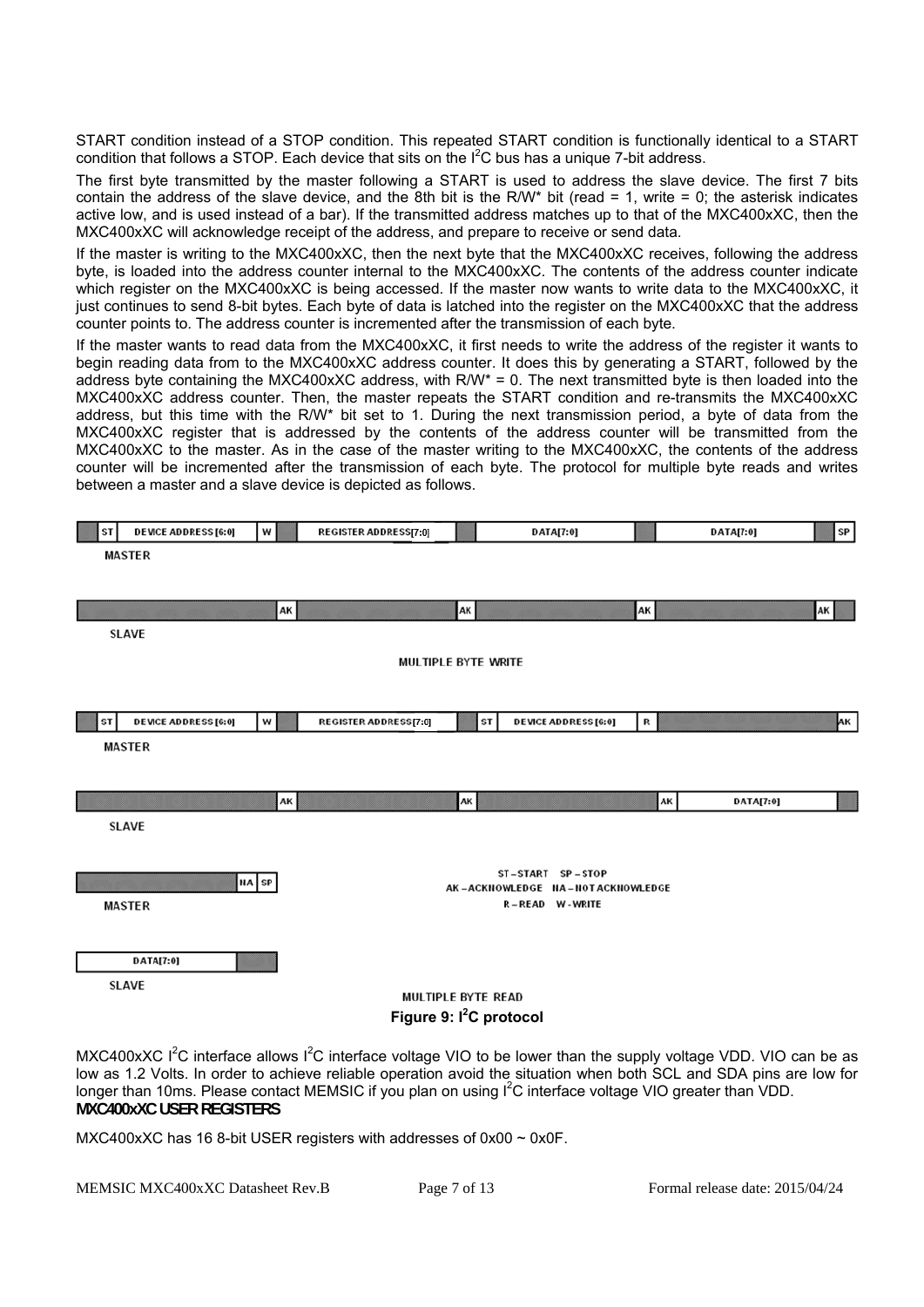0x00: INT\_SRC0 - Shake & change in orientation interrupt sources (read only)

| Table 5: Shake & change in orientation interrupt sources, register 0x00 (read only) |        |  |    |      |             |      |      |  |
|-------------------------------------------------------------------------------------|--------|--|----|------|-------------|------|------|--|
|                                                                                     | 76     |  | D4 |      |             |      | D0   |  |
| CHORZ                                                                               | CHORXY |  |    | SHYM | <b>SHYP</b> | SHXM | SHXP |  |

0x00: INT\_CLR0 - Shake & change in orientation interrupt clear (write only)

| Table 6: Shake & change in orientation interrupt clear, register 0x00 (write only) |       |    |     |              |              |              |              |  |
|------------------------------------------------------------------------------------|-------|----|-----|--------------|--------------|--------------|--------------|--|
|                                                                                    |       | D5 | בר- |              |              |              |              |  |
| <b>CRZC</b>                                                                        | ORXYC |    |     | <b>SHYMC</b> | <b>SHYPC</b> | <b>SHXMC</b> | <b>SHXPC</b> |  |

0x01: INT\_SRC1 - Data ready interrupt sources, tilt & orientation status (read only)

| Table 7: Data ready interrupt sources, tilt & orientation, register 0x01 (read only) |     |         |         |  |  |  |             |  |
|--------------------------------------------------------------------------------------|-----|---------|---------|--|--|--|-------------|--|
|                                                                                      | D6  |         |         |  |  |  | D0          |  |
| TILT                                                                                 | ORZ | ORXYI1' | ORXYI01 |  |  |  | <b>DRDY</b> |  |

0x01: INT\_CLR1 - Data ready, tilt & data ready interrupt clear (write only)

| Table 8: Data ready, tilt & data ready interrupt clear, register 0x01 (write only) |
|------------------------------------------------------------------------------------|
|                                                                                    |

| ∽− | ৲≏ | ◡ | D4                              | ◡                        | D. | ⊔∪             |
|----|----|---|---------------------------------|--------------------------|----|----------------|
|    | -  |   | <b>DCT</b><br>$W_{\alpha}$<br>Ś | $\overline{\phantom{a}}$ |    | ----<br>້<br>∼ |
|    |    |   |                                 |                          |    |                |

The INT\_SRCx and INT\_CLRx are read-only and write-only registers, respectively, sharing the same respective  $I^2C$ addresses (0x00, 0x01). The INT\_SRCx registers contain information indicating the source of interrupts produced on the INT output pin. When an event occurs which generates an interrupt output, the corresponding bit in the INT\_SRCx register is set to 1. The I<sup>2</sup>C master can poll the INT\_SRCx registers to determine the cause of the interrupt, then read the appropriate registers to determine status, read data, and perform any necessary actions to service the interrupt. When interrupt servicing for that interrupt source is completed, the master writes a 1 into the corresponding bit location of the INT\_CLRx register. MXC400xXC then clears that bit of the INT\_SRCx register, then automatically clears the same bit in the INT\_CLRx register. MXC400xXC does not clear any INT\_SRCx register bits whose corresponding bit in the INT\_CLRx register is set to 0.

The SHXP, SHXM, SHYP, or SHYM, bit in the INT\_SRC0 register is set to 1 whenever a shake event is detected in the +X, −X, +Y, or −Y direction, respectively. If a shake event is detected in any axis and the appropriate bit in the INT\_SRC0 register is set, any further detection of shake events in that axis is disabled until the shake bit for that axis is cleared by writing 1 to the corresponding bit in the INT\_CLR0 register. Refer to the description of the DETECTION register for more information on shake detection.

The CHORXY bit in the INT\_SRC0 register is set to 1 whenever a change in the X/Y plane orientation is detected. The CHORZ bit in the INT\_SRC0 register is set to 1 whenever a change in the Z axis orientation is detected. Refer to the description of the DETECTION register for more information on orientation detection.

The ORXY[1:0] and ORZ[1:0] bits in INT\_SRC1 indicate the orientation of MXC400xXC. ORXY indicates orientation of the XY plane, and ORZ indicates direction of the Z axis. Mapping of the orientation bits is as follows:

| Table 9: X and Y Orientation |         |                    |  |  |  |  |  |  |  |
|------------------------------|---------|--------------------|--|--|--|--|--|--|--|
| ORXY[1]                      | ORXY[0] | <b>Orientation</b> |  |  |  |  |  |  |  |
|                              |         | $+X$ (X=+1g)       |  |  |  |  |  |  |  |
|                              |         | $+Y (Y=+1a)$       |  |  |  |  |  |  |  |
|                              |         | $-X (X=-1a)$       |  |  |  |  |  |  |  |
|                              |         | $-Y (Y=-10)$       |  |  |  |  |  |  |  |

Orientation bits are determined by monitoring the magnitudes and signs of the X, Y, and Z acceleration outputs. The ORXY[1:0] bits are indicative of current orientation only if the off-axis tilt angle (angle between the XY plane and earth gravity vector) is small enough that there is sufficient acceleration amplitude on the X or Y axis to determine a valid XY orientation. For ORXY[1:0] to be updated, the larger of the X and Y axis acceleration magnitudes ( $a_x$ ,  $a_y$ )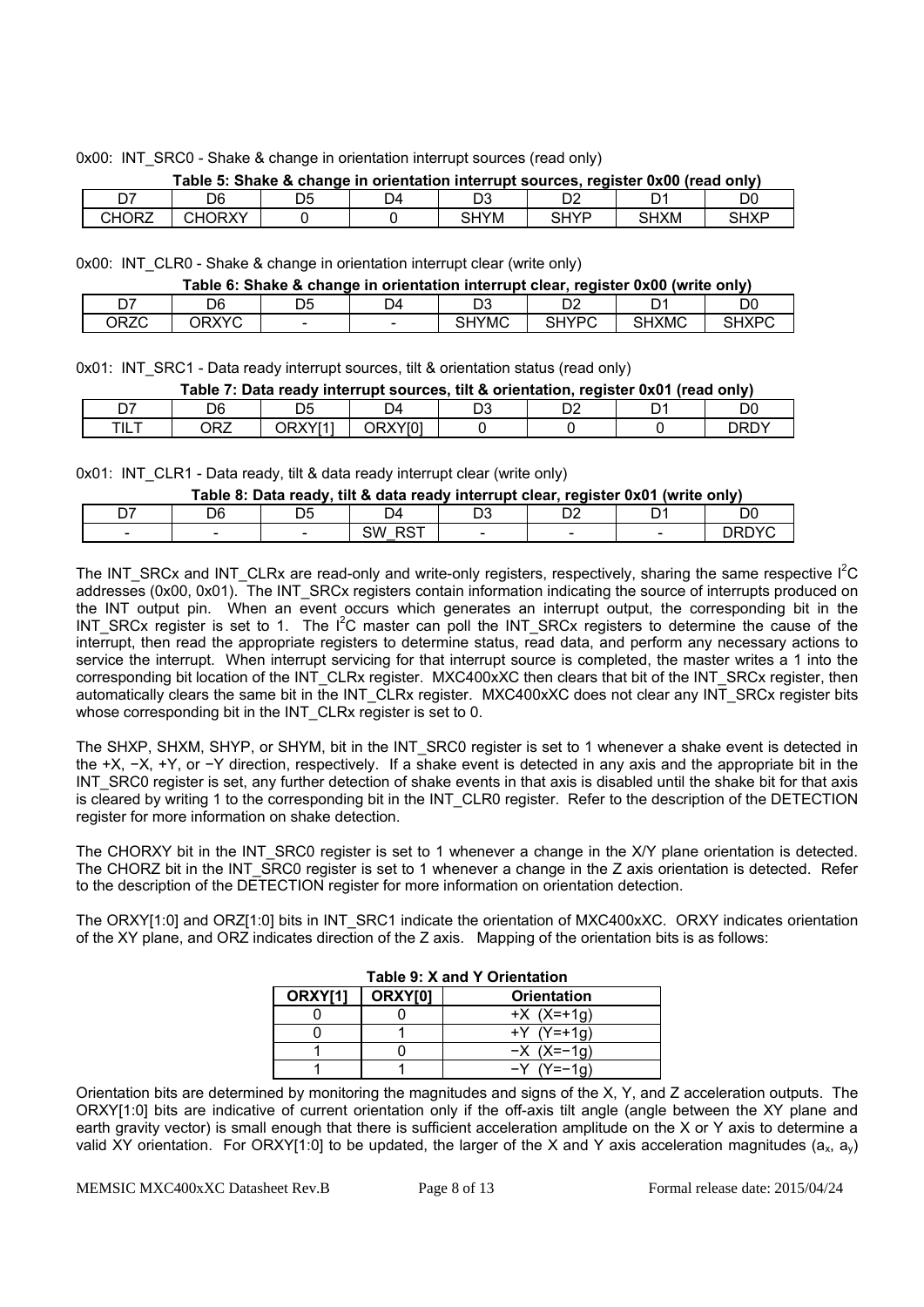must be greater than 0.375g. If this is not the case, the ORXY[1:0] bits retain their last values determined when there was sufficient acceleration amplitude to make a valid orientation decision.



**Figure 10: Orientation map** 

| TILT/ORZ[1] | ORZ[0] | <b>Orientation</b>            |  |  |  |  |  |  |  |
|-------------|--------|-------------------------------|--|--|--|--|--|--|--|
|             |        | positive Z, tilt not detected |  |  |  |  |  |  |  |
|             |        | negative Z, tilt not detected |  |  |  |  |  |  |  |
|             |        | positive Z, tilt detected     |  |  |  |  |  |  |  |
|             |        | negative Z, tilt detected     |  |  |  |  |  |  |  |

#### **Table 10: Z Orientation**

The ORZ[1:0] bits indicate the Z axis orientation as shown in the table above. The vertical/horizontal Z axis orientation is determined by the same criteria used to determine the XY-plane off-axis tilt angle. When the XY plane has a sufficiently small off-axis tilt angle, XY orientation detection is valid (and continues to be updated), and the Z axis is detected as horizontal. ORZ[1] is also the bit for this TILT condition. When off-axis tilt angle exceeds the threshold discussed above, the Z axis is detected as either vertical up or vertical down, depending on the sign of the Z axis acceleration output.

To prevent flickering of the ORXY[1:0] and ORZ[1:0] bits near the orientation region boundaries, a valid measurement of the new orientation must be measured a consecutive number of times determined by the setting of the ORC[1:0] (orientation count) bits in the DETECTION register. This provides a low-pass filtering and hysteresis effect which prevents the orientation bits from rapidly changing.

The DRDY (data ready) bit in the INT\_SRC1 register is set to 1 whenever a new measurement has been made, and new outputs are ready in the XOUT, YOUT, ZOUT and TOUT registers.

The TILT/ORZ[1] bit indicates the part is tilted too much in the X/Y plane, and the X/Y signal is too small to reliably determine orientation. In this case ORXY[1:0] updates are disabled, the orientation remains at its last value.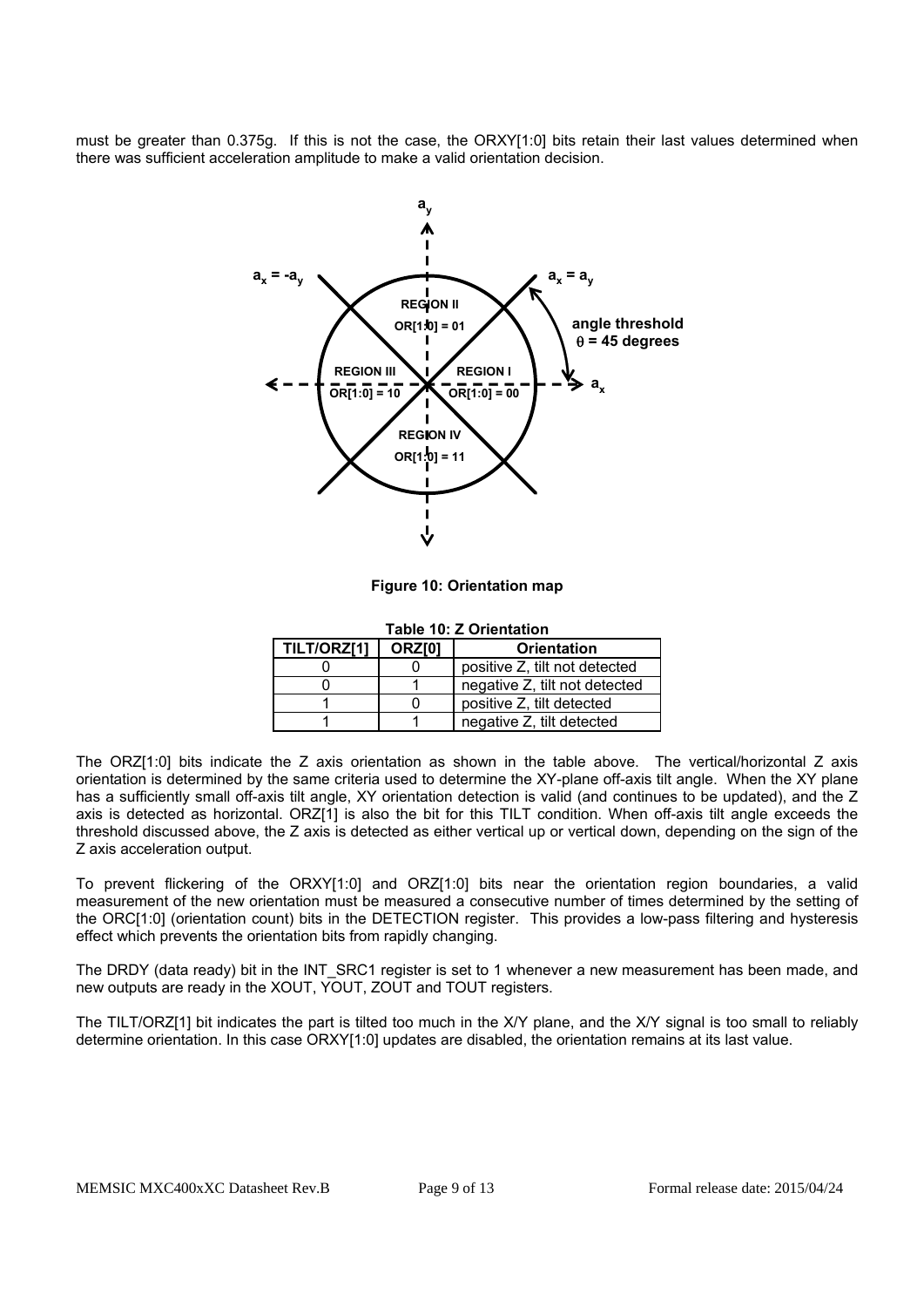

#### **Figure 11: Off-axis tilt**

Writing a 1 to the SW\_RST bit will reset the part as if it had just powered up. The reset remains active as long as the current  $I^2C$  transfer is active. Accordingly, the  $I^2C$  logic itself is excluded, or it would not properly acknowledge (ACK) the current command.

|  | 0x02: STATUS - Instantaneous orientation status (read only) |  |  |
|--|-------------------------------------------------------------|--|--|
|  |                                                             |  |  |

| Table 11: Instantaneous orientation status, register 0x02 (read only) |    |    |     |                     |         |            |          |  |  |  |  |
|-----------------------------------------------------------------------|----|----|-----|---------------------|---------|------------|----------|--|--|--|--|
|                                                                       | D6 | D5 |     |                     |         |            |          |  |  |  |  |
|                                                                       |    |    | ORD | ORIZI1 <sup>.</sup> | ORIZI01 | ORIXYI11 I | ORIXYI01 |  |  |  |  |

The ORIXY[1:0] and ORIZ[1:0] bits are identical to ORXY[1:0] and ORZ[1:0], respectively, except that they are not subject to the same low-pass filtering as ORXY[1:0] and ORZ[1:0]. ORIXY[1:0] and ORIZ[1:0] are not normally used in the end application but are provided as outputs for information purposes.

ORD indicates that the OTP memory has been read. If a controller were to read a device before the OTP memory was read in, the results would be inaccurate, since the calibration data has not yet been loaded. Afterward, this bit will be 1 and cannot be reset by the user.

| 0x03: XOUT Upper - X-axis acceleration output MSB |  |  |  |  |  |  |
|---------------------------------------------------|--|--|--|--|--|--|
|---------------------------------------------------|--|--|--|--|--|--|

|         | Table 12: XOUT Upper, register 0x03 |         |         |         |                |         |         |  |  |  |  |
|---------|-------------------------------------|---------|---------|---------|----------------|---------|---------|--|--|--|--|
|         | D6                                  | D5      |         |         |                |         | D0      |  |  |  |  |
| XOUTI11 | XOUTI101                            | XOUTI91 | XOUT[8] | XOUTI71 | <b>XOUTI61</b> | XOUTI51 | XOUTI41 |  |  |  |  |

0x04: XOUT Lower - X-axis acceleration output LSB

|                  | Table 13: XOUT Lower, register 0x04 |     |     |  |  |  |    |  |  |  |  |
|------------------|-------------------------------------|-----|-----|--|--|--|----|--|--|--|--|
| ◡                | D6                                  | D5  | 14  |  |  |  | 00 |  |  |  |  |
| ∨∩<br><b>AUU</b> | טש∧                                 | טש∧ | טש∧ |  |  |  |    |  |  |  |  |

XOUT[11:0] is the 12-bit X-axis acceleration output. The output is in 2's complement format, with a range of −2048 to +2047.

0x05: YOUT Upper - Y-axis acceleration output MSB

| --     | D6            | ∩ҕ<br>◡                       | D4      | n o<br>◡                    | r.<br>◡▵ | ◡                        | D0      |
|--------|---------------|-------------------------------|---------|-----------------------------|----------|--------------------------|---------|
| YOUT[1 | JT[10]<br>YOU | JT[9]<br>$\vee$ $\cap$<br>vv. | YOUT[8] | $\sqrt{2}$<br>ITTI7<br>ט∪ ' | YOUT[6]  | YOL<br>JT <sub>[5]</sub> | YOUT[4] |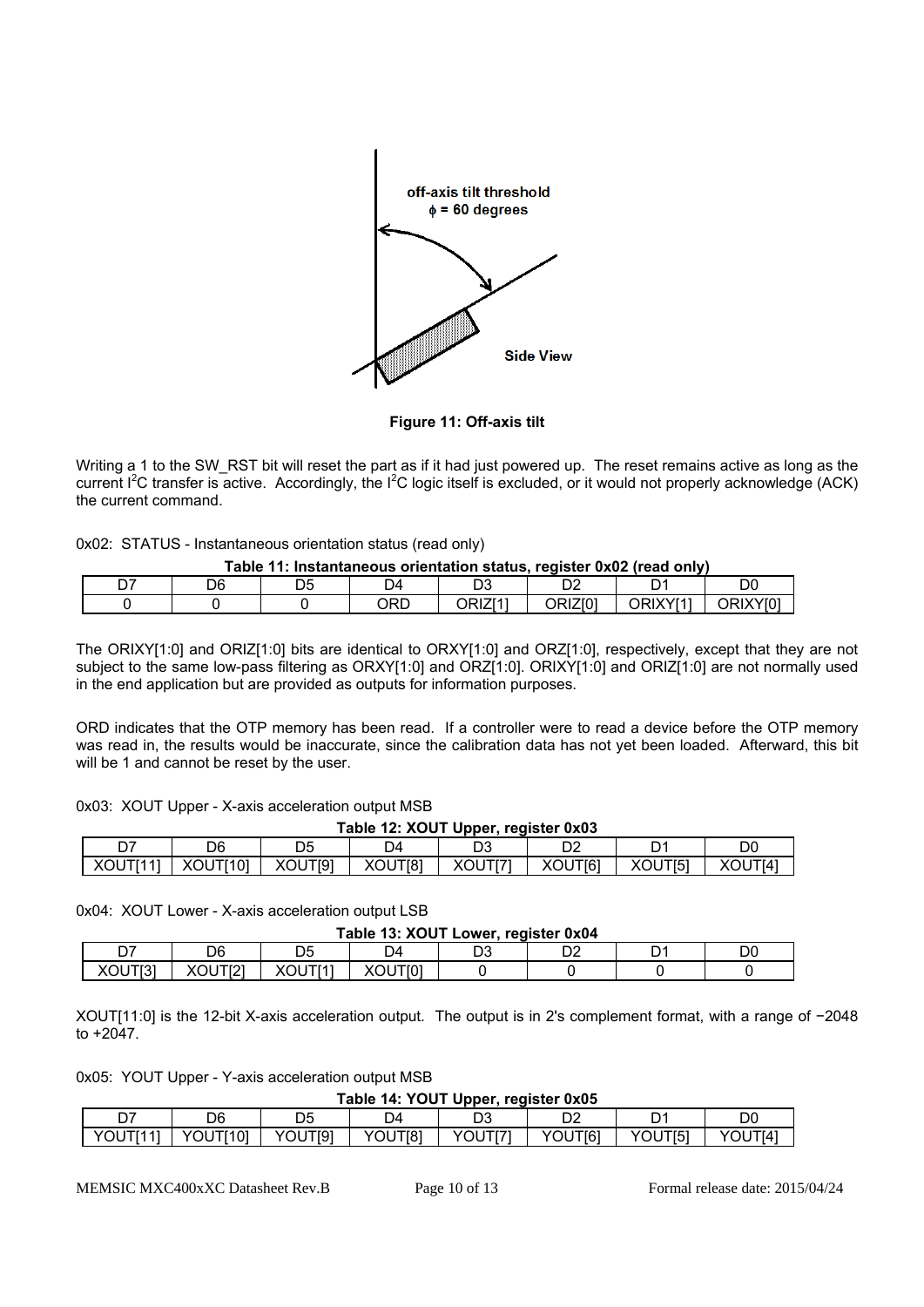0x06: YOUT Lower - Y-axis acceleration output LSB

|  |  | Table 15: YOUT Lower, register 0x06 |  |
|--|--|-------------------------------------|--|
|  |  |                                     |  |

| --              | D6                                     | --<br>١Ļ<br>◡              | D4      | $\sim$<br>◡ | <sub>n</sub><br>◡ | D.<br>ັ | DO |
|-----------------|----------------------------------------|----------------------------|---------|-------------|-------------------|---------|----|
| YOUT[31<br>יטוי | <b>ITIOL</b><br>$\sqrt{2}$<br>OU<br>14 | 1TTTA1<br>$\sqrt{2}$<br>UU | YOUT[0] |             |                   |         |    |

YOUT[11:0] is the 12-bit y-axis acceleration output. Format is identical to the XOUT[11:0] output.

0x07: ZOUT Upper - Z-axis acceleration output MSB

|  | Table 16: ZOUT Upper, register 0x07 |  |  |
|--|-------------------------------------|--|--|
|  |                                     |  |  |

| --<br><u>. u</u> | D6      | D5      | D4           | $\mathbf{r}$<br>◡ | n,<br>◡▵            |         | DO          |
|------------------|---------|---------|--------------|-------------------|---------------------|---------|-------------|
| <b>POUT</b><br>- | DUTI101 | ZOUT[9] | JTI81<br>70I | ZOUT[7]           | JT[61<br>70I<br>. ש | ZOUT[5] | JTI41<br>וו |
|                  |         |         |              |                   |                     |         |             |

0x08: ZOUT Lower - Z-axis acceleration output LSB

#### **Table 17: ZOUT Lower, register 0x08**

| --                           | מר<br>৴                                    |                                    | D4                   | ◡ |  | D0 |
|------------------------------|--------------------------------------------|------------------------------------|----------------------|---|--|----|
| <b>TIO1</b><br>⇁<br>10<br>∠∪ | $TTI^{\bullet}$<br>ZOU <sup>-</sup><br>. . | 1TTTA1<br>$\overline{\phantom{a}}$ | JTI01<br>70<br>∠∪∪ ' |   |  |    |

ZOUT[11:0] is the 12-bit z-axis acceleration output. Format is identical to the XOUT[7:0] output.

0x09: TOUT - Temperature output

## **Table 18: TOUT, register 0x09**

| --<br>◡             | D6      | 11<br>◡          | D4                                | n o<br>◡◡          | -<br>◡▵ |     | D <sub>0</sub>            |
|---------------------|---------|------------------|-----------------------------------|--------------------|---------|-----|---------------------------|
| $-1 - 1$<br>∽<br>◡◡ | TOUT[6] | JTI51<br>⇁<br>Uυ | . <del></del> .<br>TΩ<br>14<br>טע | T[3]<br>-^<br>טט ' | TOUT[2] | TOL | JT[0]<br>TOU <sub>L</sub> |

MXC400xXC contains an on-chip temperature sensor whose output can be read through the  $I^2C$  interface. The output is in 2's complement format. The nominal value of TOUT[7:0] is 0 at a temperature of 25°C, and the sensitivity of the output is approximately 0.586°C/LSB.

0x0A: INT\_MASK0 - Shake & orientation detection interrupt mask (write only)

|      | Table 19: Shake & orientation detection interrupt mask, register 0x0A (write only) |  |    |              |              |              |       |  |  |  |  |
|------|------------------------------------------------------------------------------------|--|----|--------------|--------------|--------------|-------|--|--|--|--|
|      | D6                                                                                 |  | D4 | DЗ           |              |              | D0    |  |  |  |  |
| ገRZE | าRXYF                                                                              |  |    | <b>SHYME</b> | <b>SHYPE</b> | <b>SHXME</b> | SHXPF |  |  |  |  |

0x0B: INT\_MASK1 - Data ready, tilt & data ready interrupt mask (write only)

|  |  | Table 20: Data ready interrupt mask, register 0x0B (write only) |  |  |
|--|--|-----------------------------------------------------------------|--|--|
|  |  |                                                                 |  |  |

| DΘ | <br>14 | D <sub>C</sub><br>-- | ◡                   |
|----|--------|----------------------|---------------------|
|    |        |                      | <b>DD</b><br>-<br>∼ |
|    |        |                      |                     |

The INT MASKx registers are used to selectively enable or disable individual interrupts. When any bit in the INT\_MASKx register is set to 1, the corresponding interrupt in the INT\_SRCx register is enabled, allowing the event which set that bit in the INT\_SRCx register to produce an interrupt signal on the INT output pin. The INT output is the logical NOR of all bits in the INT\_SRC0 register and bits D2-D0 in the INT\_SRC1 register which are enabled by the corresponding bits in the INT\_MASKx register.

**Note**: The INT output is an active-low, open drain output. An external pull-up resistor is required on the INT pin when the INT output is used.

The bits in the INT\_SRCx registers are set when the events corresponding to those bits occur, regardless of the state of the corresponding bits in the INT\_MASKx register. This allows the I<sup>2</sup>C master to poll for occurrence of events, rather than to respond to interrupts created by the same events.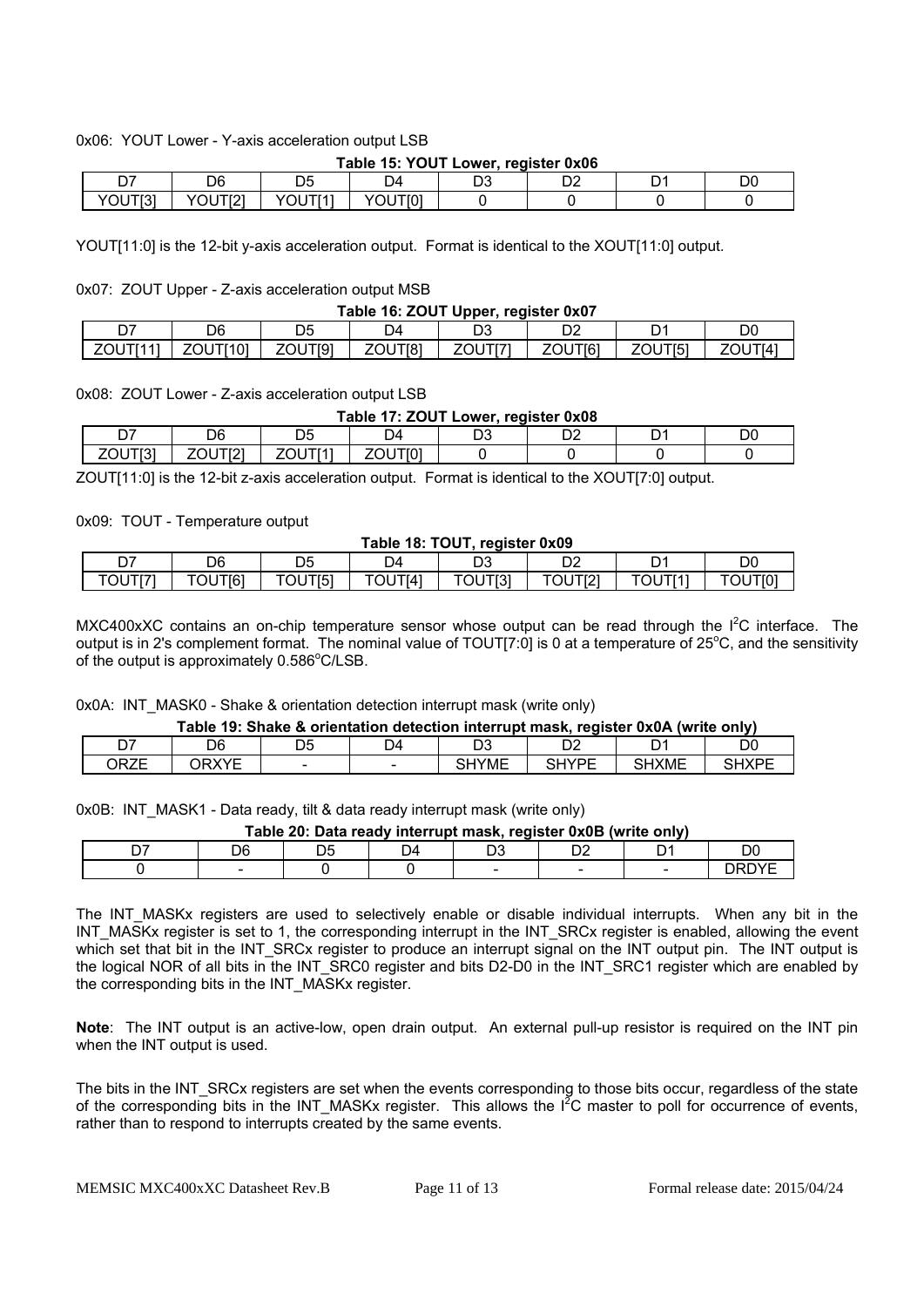0x0C: DETECTION - Orientation and shake detection parameters (read/write)

|     | --------------<br>----------------------------<br>------------- |                             |                     |         |           |                   |                |  |  |  |
|-----|-----------------------------------------------------------------|-----------------------------|---------------------|---------|-----------|-------------------|----------------|--|--|--|
| n7  | D6                                                              | ◡                           | D4                  | r,<br>◡ | r o<br>◡▵ |                   | D <sub>0</sub> |  |  |  |
| SHM | HI <sub>2</sub><br>ור<br>onir<br>11 Z.                          | a itan<br>ודו וח<br>OП<br>- | <b>ITHIOI</b><br>SН | SHC[1]  | SHC[0]    | ORC <sup>[1</sup> | ORC[0]         |  |  |  |

**Table 21: Orientation and shake detection parameters, register 0x0C (read/write)** 

ORC[1:0] sets the orientation count, which is the number of consecutive valid new orientation readings that must be made before a new orientation value is written into bits OR[1:0] in the STATUS register. The nominal rate at which readings are taken is 100 Hz. The number of consecutive valid orientation measurements required to effect a "longterm" orientation change is set by ORC[1:0] as follows: 00 – 16 readings, 01 – 32 readings, 10 – 64 readings, 11 – 128 readings.

SHC[1:0] sets the X/Y shake count, which determines the number of readings allowed between the first shake event (acceleration exceeding the threshold set by SHTH[2:0]) and the second shake event (acceleration breaking the threshold with opposite sign, if SHM = 0, or just reversing sign, if SHM = 1). The number of readings is set by SHC[1:0] as follows: 00 – 8 readings, 01 – 16 readings, 10 – 32 readings, 11 – 64 readings.

SHTH[2:0] sets the X/Y shake threshold that acceleration must exceed to trigger the first shake event. SHTH[2:0] sets the shake threshold for the X, Y, and Z axes to a value between 0.25g (for SHTH[2:0]=000) and 2.0g (for SHTH[2:0]=111); each increment of SHTH[2:0] by 1 LSB increases shake threshold by 0.25g.

SHM is the X/Y shake mode bit. If SHM = 0, then for a shake to be detected, the second shake event must exceed the threshold set by SHTH[2:0] with the opposite sign of the first shake event, within the number of readings set by SHC[1:0]. If SHM = 1, then the second shake event must just have the opposite sign of the first shake event within the number of readings set by SHC[1:0].

0x0D: CONTROL - Operating mode control and full-scale range (read/write)

| Table 22: Operating mode control and full-scale range, register 0x0D (read/write) |  |  |  |  |  |
|-----------------------------------------------------------------------------------|--|--|--|--|--|
|                                                                                   |  |  |  |  |  |

| --<br>◡ | D6                        | r r<br>℩<br>◡                   | D <sub>4</sub> | $\sim$<br>◡ | $\sim$<br>◡ | $\sim$<br>- | D <sub>0</sub> |
|---------|---------------------------|---------------------------------|----------------|-------------|-------------|-------------|----------------|
| -       | <b>CODI</b> 41<br>M<br>J. | <b>CODIA1</b><br><b>NU</b><br>້ | <b>Cksel</b>   |             |             |             | חח<br>╺        |

PD is the power down bit. Setting PD = 1 places MXC400xXC into a low-power, non-functional power down state.

Cksel allows to operate MXC400xXC with external clock for test purposes. When this bit is high the SCL input is used to drive the clock generator instead of internal oscillator. This is a factory-only bit. Always write it a 0. The part may be damaged if this bit is set to a 1.

FSR[1:0] determine the full-scale input acceleration range of MXC400xXC. The following table summarizes the full scale input ranges and output sensitivities for the XOUT, YOUT, and ZOUT acceleration outputs for each setting. In order for the user to be able to set full-scale range, the FSRE (FSR enable) bit in register address 0x19 must be set to 1 by factory programming. If FSRE is 0, the FSR[1:0] bits are ignored, and MXC400xXC is set to the ±2g range.

|        |               | Table 29. Tull-scale Karlye and Ochsitivity |                            |
|--------|---------------|---------------------------------------------|----------------------------|
| FSR[1] | <b>FSR[0]</b> | Range (g)                                   | <b>Sensitivity (LSB/g)</b> |
|        |               |                                             | 1024                       |
|        |               |                                             | 512                        |
|        |               | ±8                                          | 256                        |
|        |               | Undefined                                   | N/A                        |

#### **Table 23: Full-scale Range and Sensitivity**

0x0E: Device ID, currently has a value of 0x02.